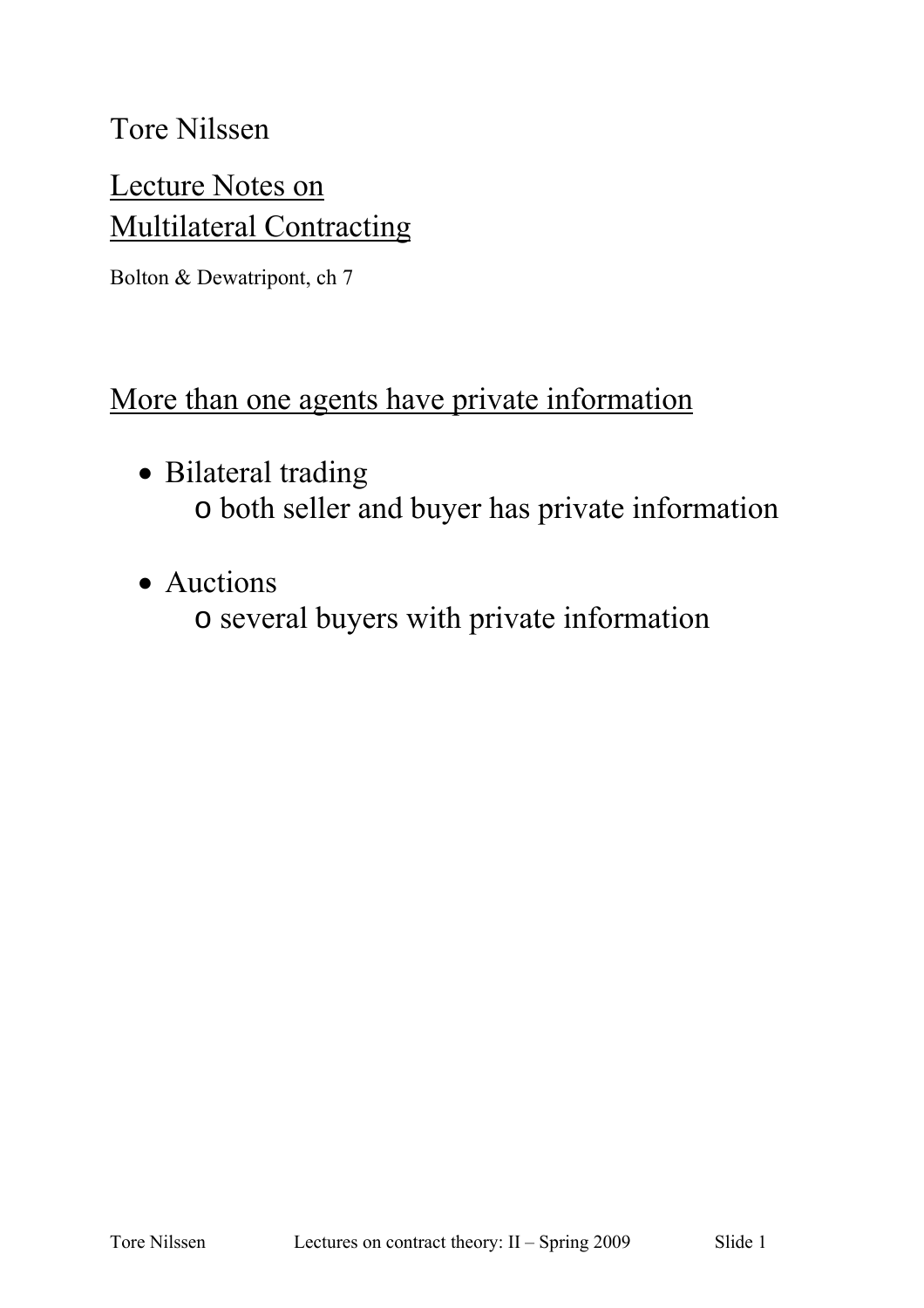## Bilateral trading

- Suppose first only buyer has private information
	- o Seller (uninformed party) having all the bargaining power: optimum offer may include cutoff – not *ex-post* efficient.
	- o Buyer (informed party) having all the bargaining power: always efficient, since buyer knows seller's valuation.
- With one-sided private information, *bargaining power should be with the informed party*.
	- o If uninformed has bargaining power, he will seek to reduce the informed party's information rent, at the cost of *ex-post* efficiency.
- Bilateral asymmetric information
	- o Both the buyer *and* seller has private information about own valuation.
	- o The difficulty is obtaining both incentive compatibility *and* participation. In general, there is no way to always obtain efficient trade.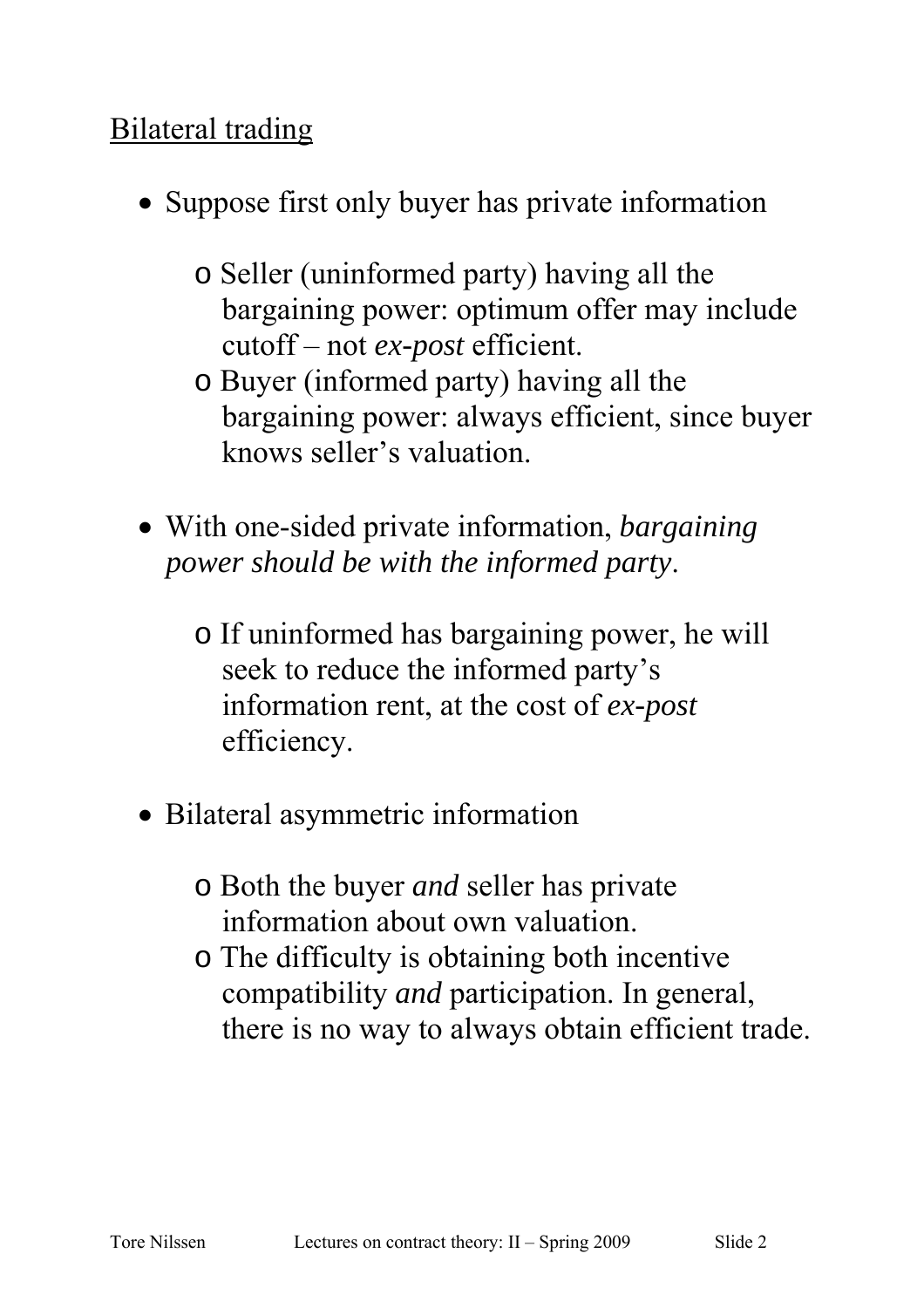### Auctions

- One seller, multiple buyers, each with private information about her valuation
- Equivalently: one buyer, multiple sellers *contract auction*.
- Perfectly known values
	- o Each buyer has perfect information about her valuation, and valuations are independent across buyers.
- Imperfectly known common values
	- o The true valuation is the same for all buyers, but each buyer has her own estimate of this value.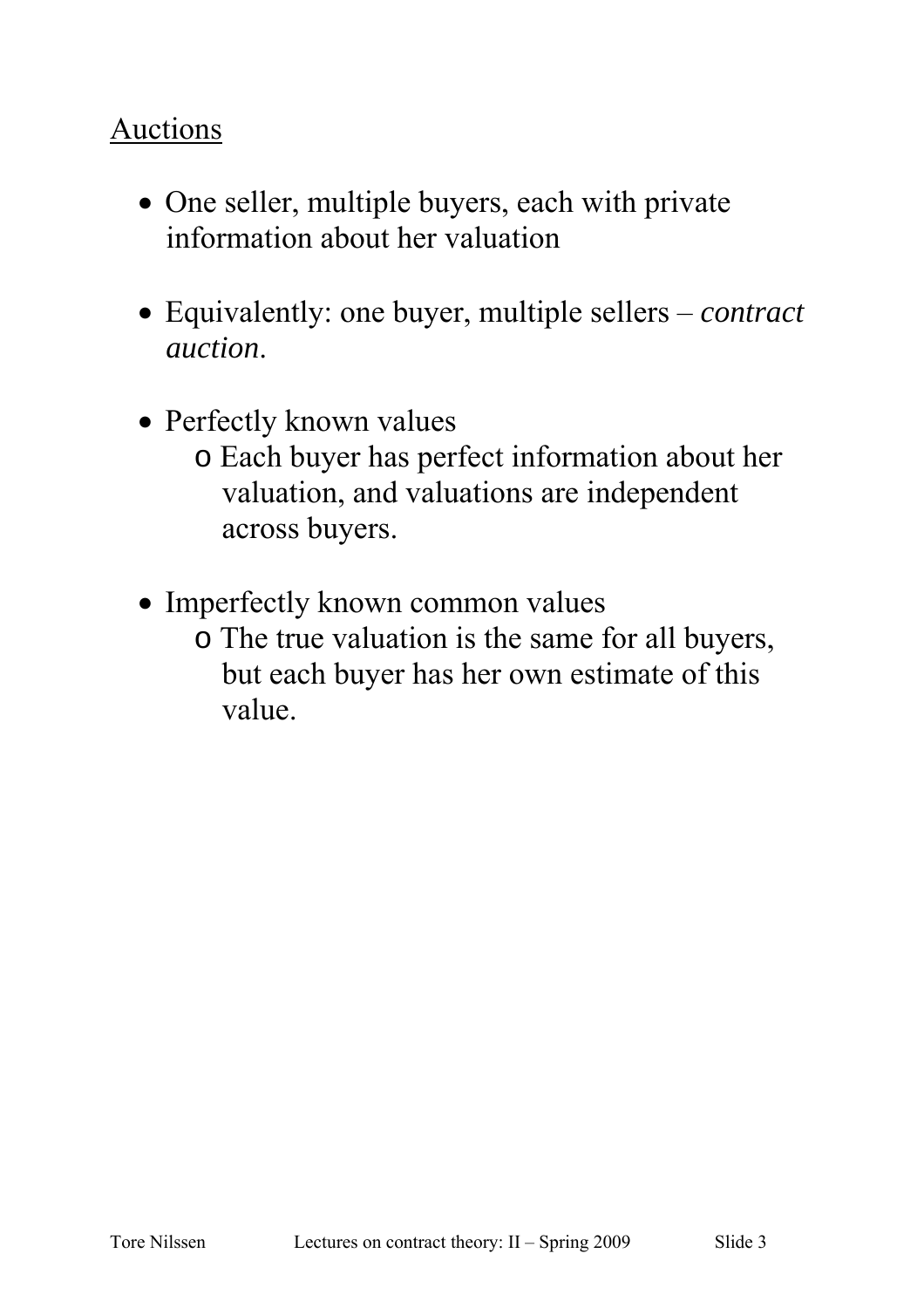### Auctions with perfectly known values

• A simple example o One seller. Two risk neutral buyers. o A buyer's valuation is  $\bullet$  *v<sub>i</sub>* = *v<sub>H</sub>* with probability  $\beta_i$ , •  $v_i = v_l$  with probability  $(1 - \beta_i)$  $\circ$   $v_H > v_L \geq 0$  $\circ$   $\beta_i$  is the seller's prior belief that buyer *i* has high valuation  $v_H$ . o Symmetry: Let  $\beta_1 = \beta_2 = \beta$ . o Seller's valuation: 0; seller's cost. o Seller sets terms of trade. o Single buyer: seller sets price at  $v_H$  if  $\beta \ge v_L/v_H$ ; monopoly pricing. o The optimal auction is a *mechanism* that specifies, for each pair of buyers' reported

types, the price to be paid, and who gets the good; formally,

- **Payment from buyers to seller in the four** states:  $\{P_{HH}, P_{HL}, P_{LH}, P_{LL}\}$
- Contingent trades:  $\{x_{HH}, x_{HL}, x_{LH}, x_{LL}\},$ where  $x_{ij}$  is the probability of buyer *i* getting the good when reported types are *vi* and  $v_i$ .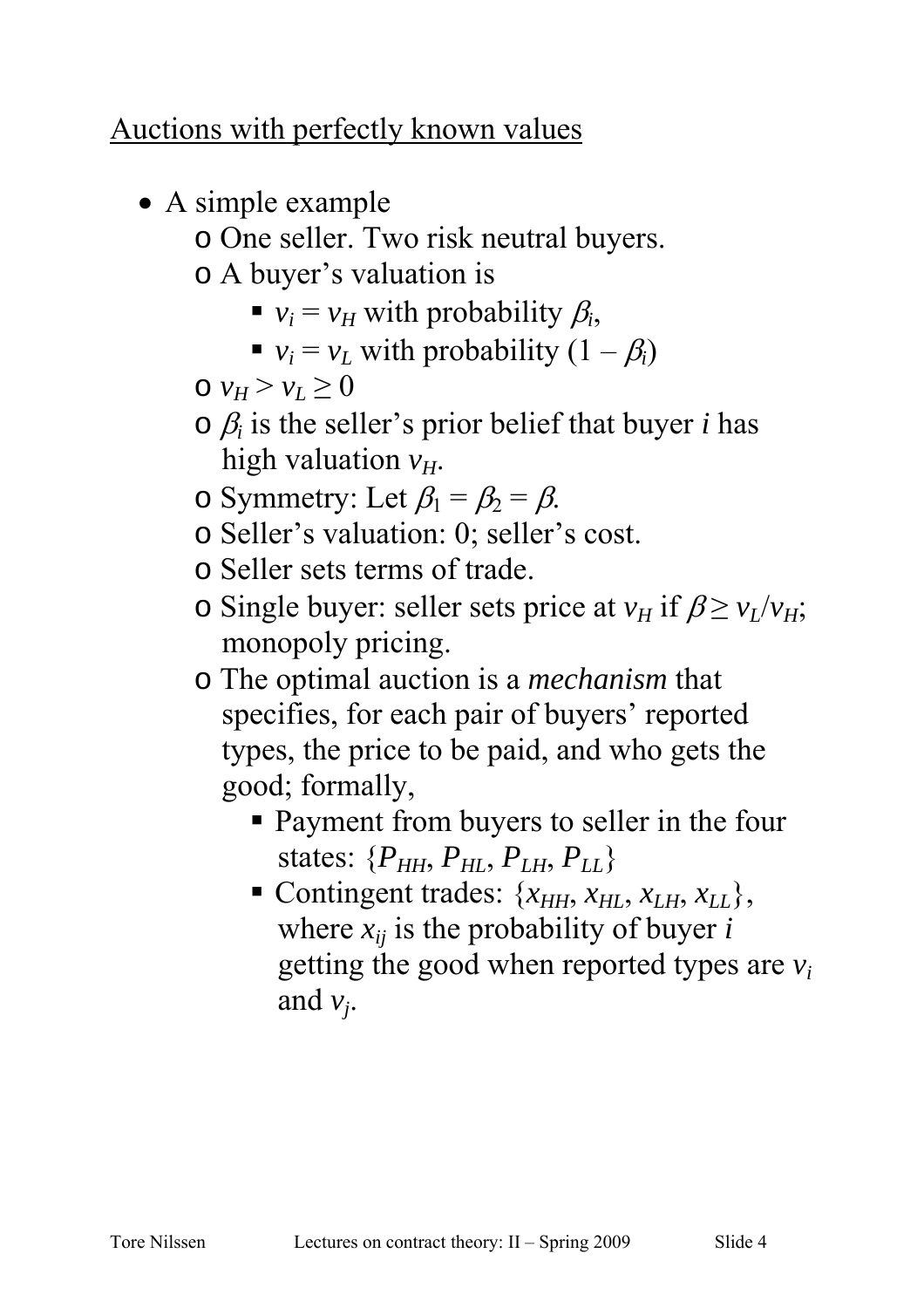### o The following constraints need to be satisfied

- **Feasibility**  $2x_{HH} \leq 1$ ;  $2x_{II} \leq 1$ ;  $x_{HI} + x_{IH} \leq 1$ .
- **Buyer participation** • high type (IRH)

 $\beta(x_{HH}v_H - P_{HH}) + (1 - \beta)(x_{HI}v_H - P_{HL}) \ge 0$ 

• low type (IRL)

 $\beta(x_L_Wv_L - P_{LH}) + (1 - \beta)(x_Lv_L - P_{LL}) \geq 0$ 

■ Buyer incentive compatibility • high type (ICH)

 $\beta(x_{HH}v_{H} - P_{HH}) + (1 - \beta)(x_{HI}v_{H} - P_{HL}) \ge$  $\beta(x_{LH}v_H - P_{LH}) + (1 - \beta)(x_{LL}v_H - P_{LL})$ 

• low type (ICL)

 $\beta(x_L_Wv_L - P_{LH}) + (1 - \beta)(x_Lv_L - P_{LL}) \ge$  $\beta(x_{HH}v_L - P_{HH}) + (1 - \beta)(x_{HI}v_L - P_{HI})$ 

o As is standard, (IRL) and (ICH) bind, while (IRH) and (ICL) are redundant.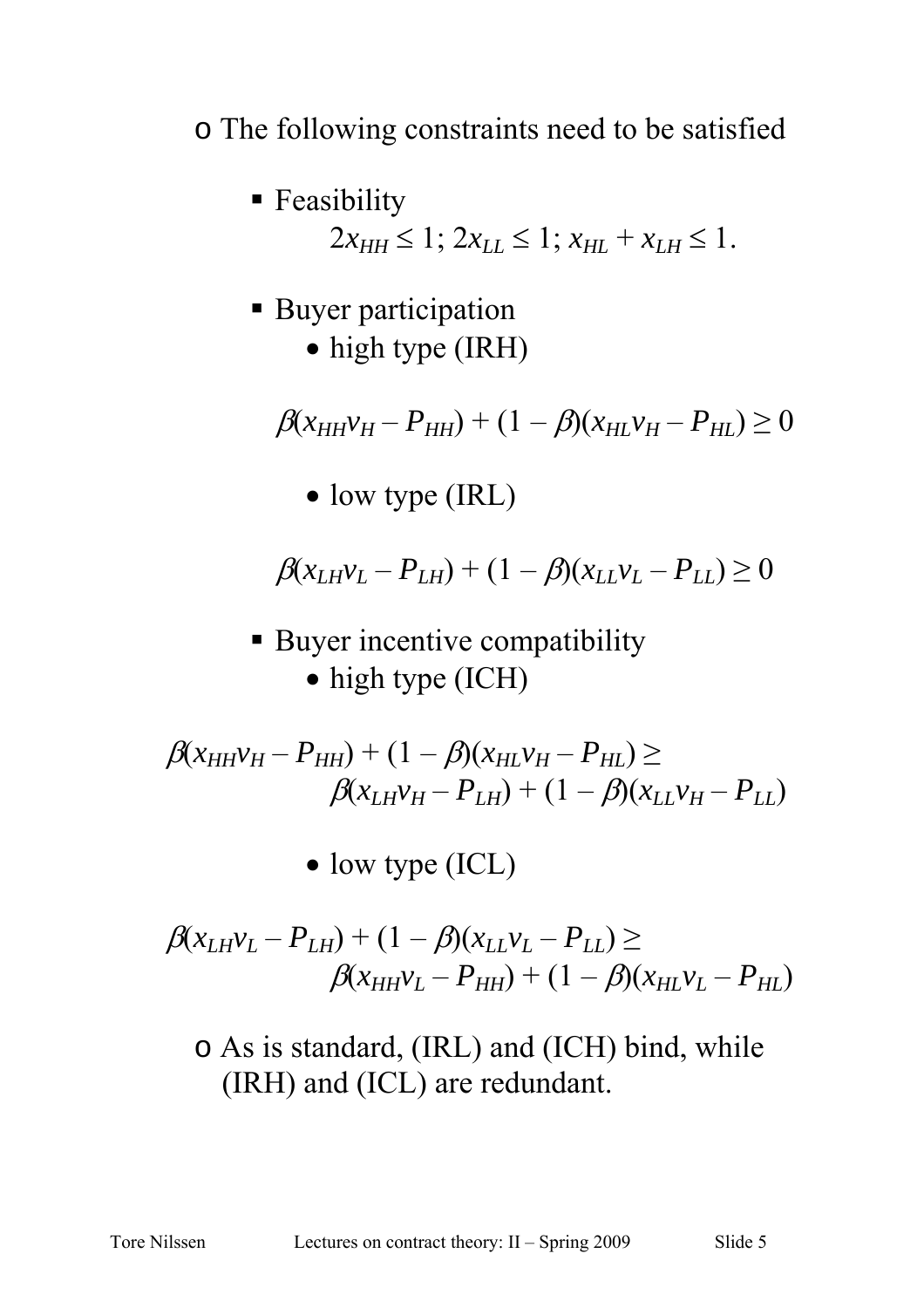• An auction is *efficient* if the item is always allocated to the highest-valuation user.

o In our simple example, efficiency requires  $x_{HI} = 1$  and  $x_{IH} = 0$ 

- o In addition, when we restrict attention to symmetric auctions, where identical buyers are treated identically, efficiency also requires  $x_{HH} = x_{LI} = \frac{1}{2}$
- Restrict first attention to efficient auctions. What is the optimum mechanism for the seller among efficient auctions?
	- o The *x*s given, so we only need to specify the *P*s.
	- o Useful notation: expected payments, for each type

$$
P_L^e = \beta P_{LH} + (1 - \beta) P_{LL}
$$
  

$$
P_H^e = \beta P_{HH} + (1 - \beta) P_{HL}
$$

 $\circ$  It is sufficient to find  $P_L^e$  and  $P_H^e$ , because of risk neutrality.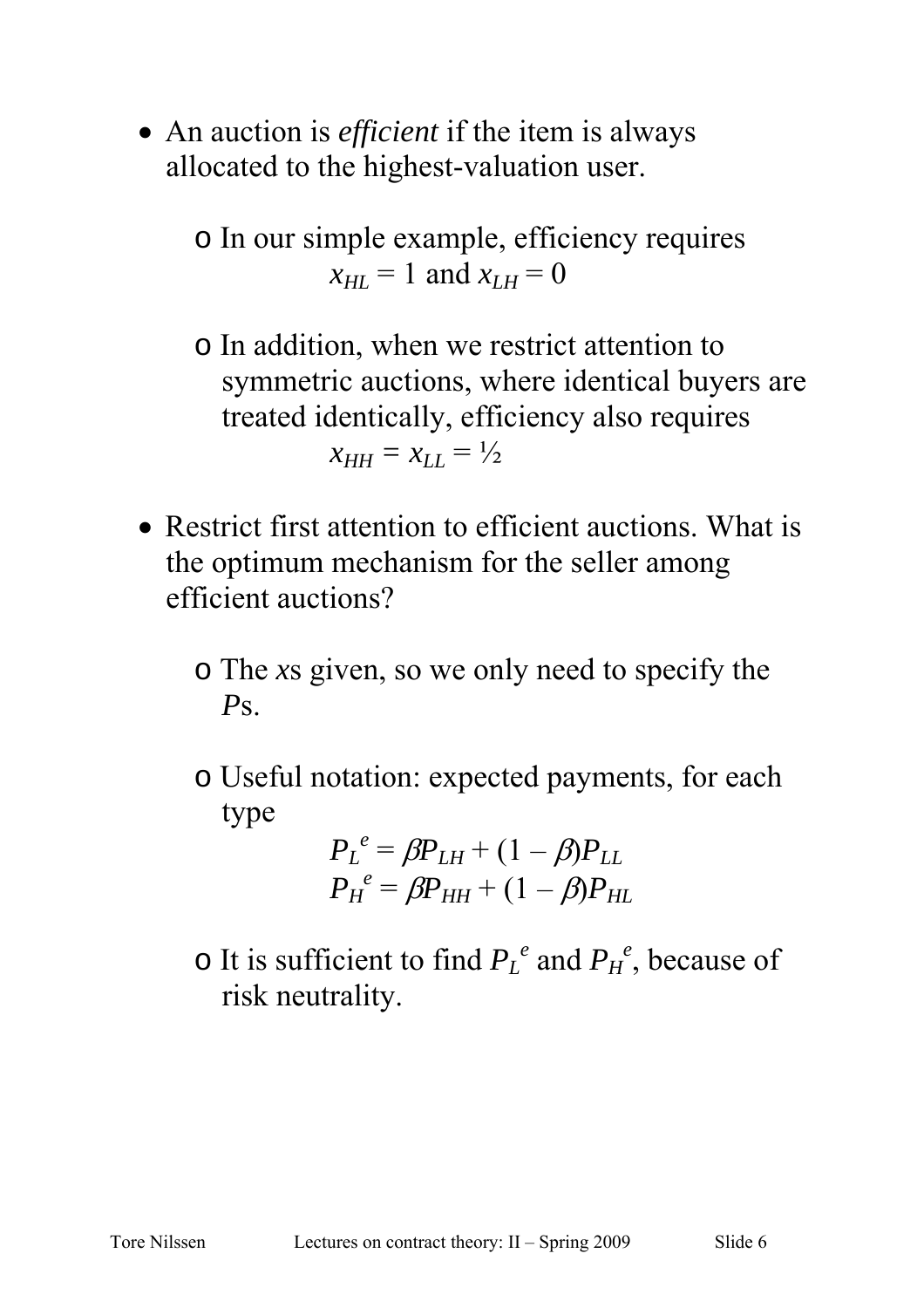o Seller's problem:

$$
\max 2[\beta P_H^{\ e} + (1-\beta) P_L^{\ e}]
$$

subject to

$$
\beta v_H/2 + (1 - \beta)v_H - P_H^e \ge (1 - \beta)v_H/2 - P_L^e \quad \text{(ICH)}(1 - \beta)v_L/2 - P_L^e \ge 0
$$
 (IRL)

o Solution:

$$
P_{\scriptscriptstyle L}^{\scriptscriptstyle e}=\frac{(1-\beta)v_{\scriptscriptstyle L}}{2},\quad P_{\scriptscriptstyle H}^{\scriptscriptstyle e}=\frac{v_{\scriptscriptstyle H}}{2}+\frac{(1-\beta)v_{\scriptscriptstyle L}}{2}
$$

- o Can the seller do even better if he is *not restricted to efficent auction*s?
	- Note similarity with the monopolist's problem: cutting off the low-valuation buyer increases the chance the good is unsold, but also increases the price obtained given that it is sold.

o Now, we need to reintroduce the *x*s.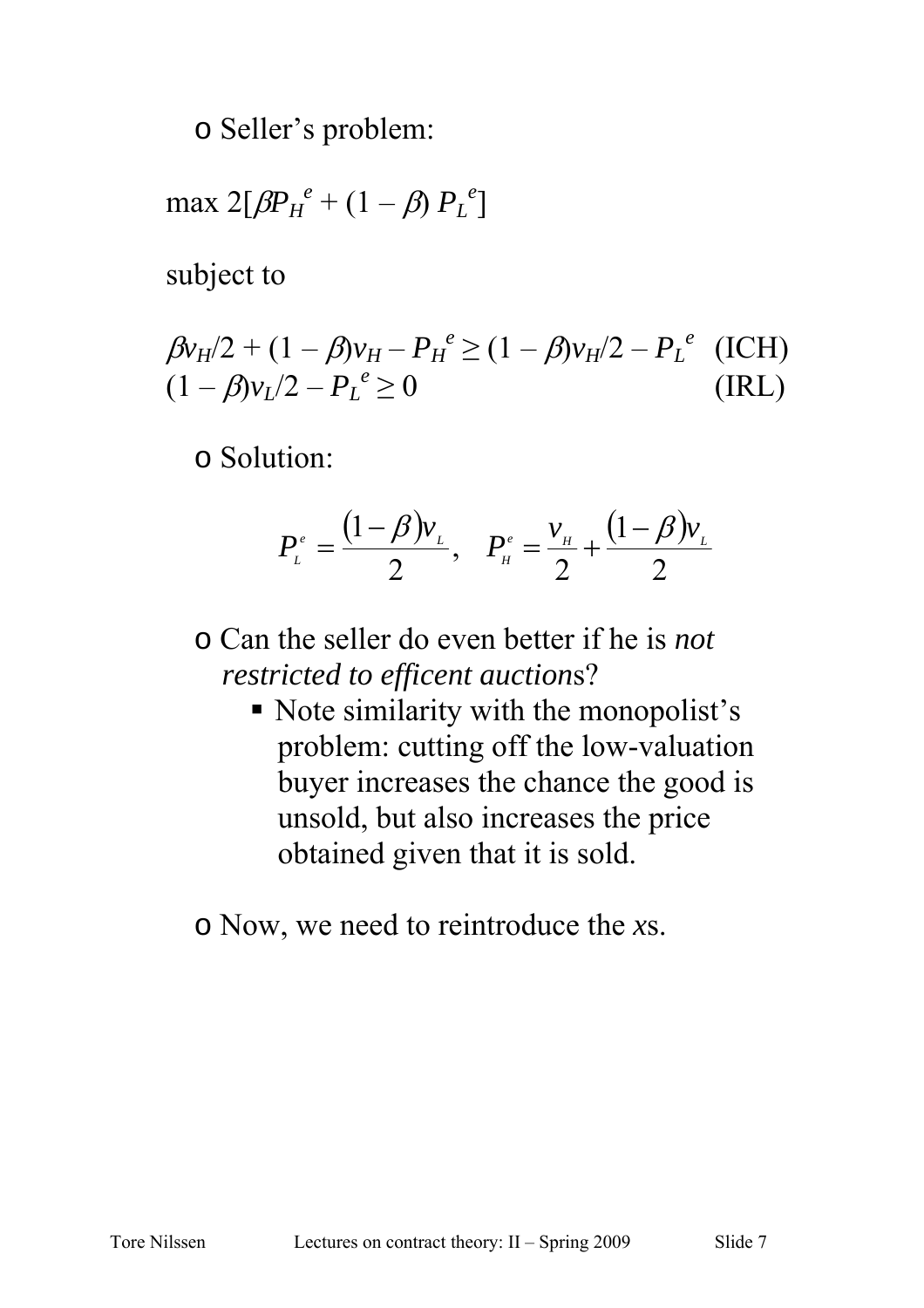o Seller's problem:

$$
\max 2[\beta P_{H}^{e} + (1 - \beta) P_{L}^{e}]
$$

subject to

$$
[\beta x_{HH} + (1 - \beta)x_{HL}]v_H - P_H^e =
$$
  

$$
[\beta x_{LH} + (1 - \beta)x_{LL}]v_H - P_L^e
$$
 (ICH)

$$
[\beta x_{LH} + (1 - \beta)x_{LL}]v_L = P_L^e
$$
 (IRL)

 $2x_{HH} \le 1$ ,  $2x_{LL} \le 1$ ,  $x_{HL} + x_{L} \le 1$  (feasibility)

- Solve for  $P_H^e$  and  $P_L^e$  from (ICH) and (IRL) and insert in objective function to find an expression which
	- is increasing in  $x_{HH}$ , so  $x_{HH} = \frac{1}{2}$  in optimum.
	- is increasing in  $x_{HL}$ , so  $x_{HL} = 1 x_{LH}$  in optimum.
	- is increasing in  $[x_{HL} x_{LH}]$ , so  $x_{HL} = 1$ and  $x_{LH} = 0$  in optimum
	- is increasing in  $x_{LL}$  if and only if

$$
\frac{\beta}{1-\beta} \ge \frac{v_{\scriptscriptstyle H}-v_{\scriptscriptstyle L}}{v_{\scriptscriptstyle L}},
$$

so  $x_{LL} = \frac{1}{2}$  in optimum if this holds, else  $x_{LL} = 0$ .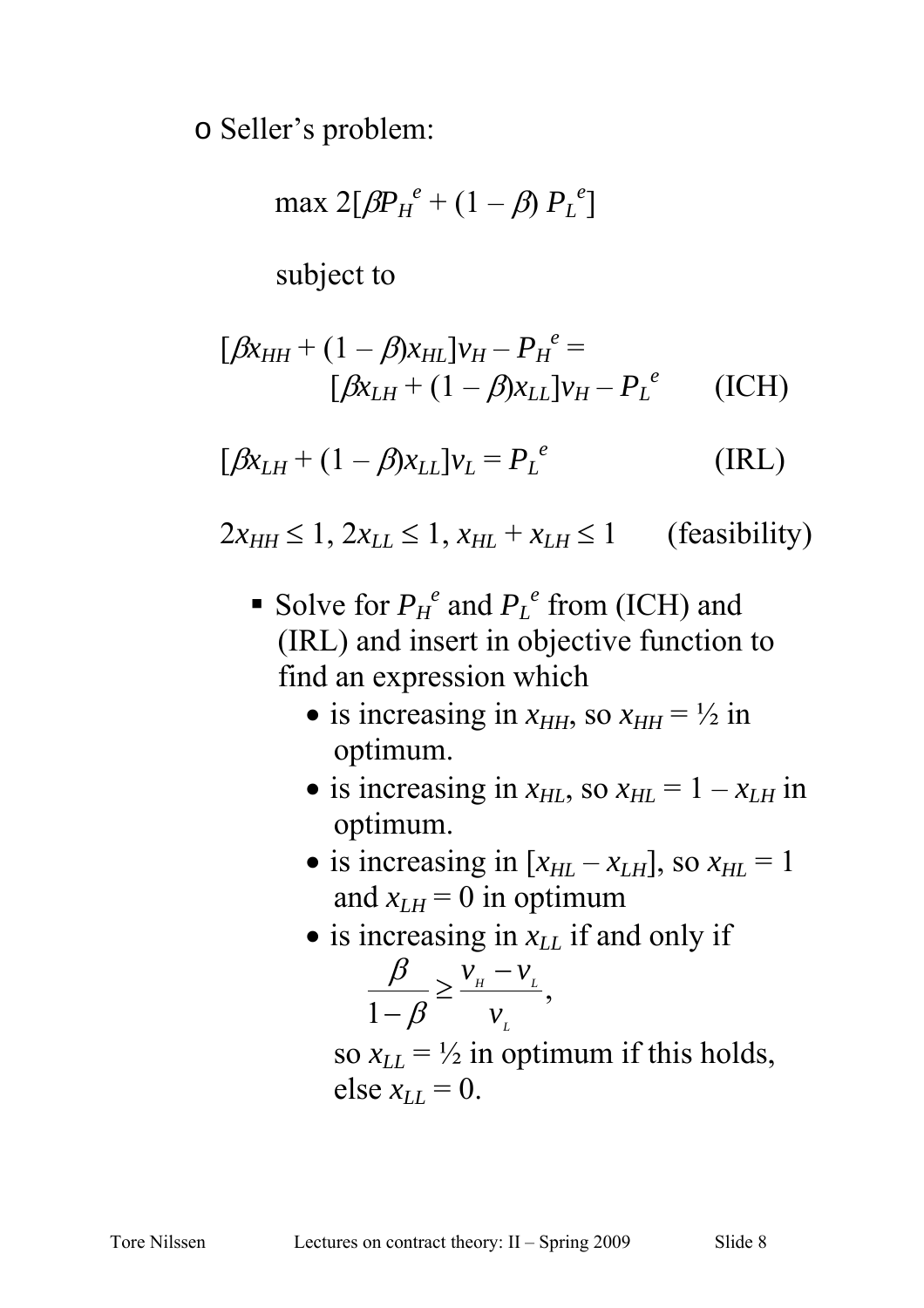### o The optimum auction may not be efficient

- **Efficiency at the top**
- When both buyers have low valuation, the good may not be traded.
	- The optimum auction improves on the best efficient one when both buyers have low valuation and the probability that this should happen is sufficiently high.
- *Reservation price* if low valuation sufficiently likely.
	- Providing a high-valuation buyer with incentives to bid high when chances are great that the other buyer has low valuation.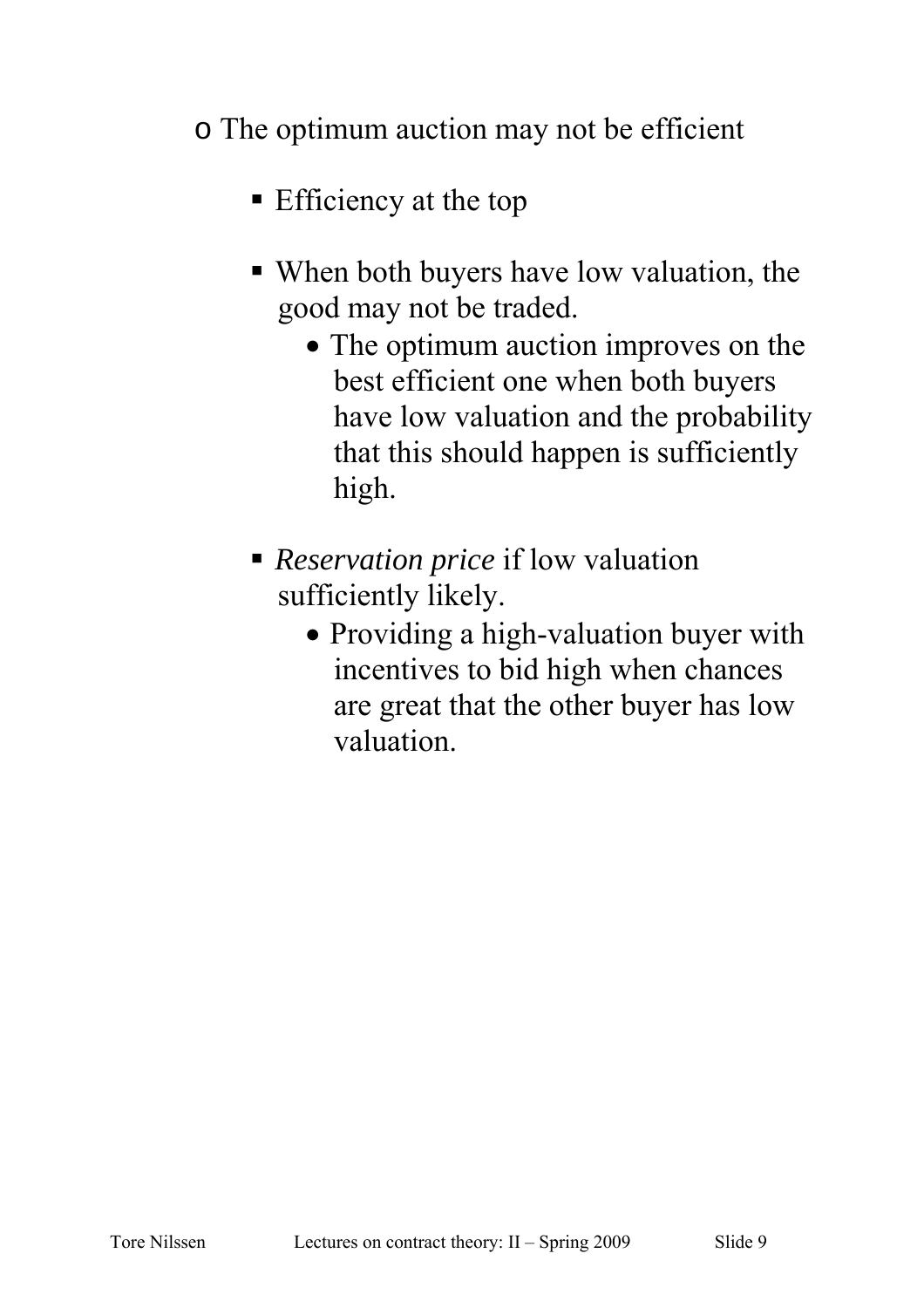## Standard auctions

- Open bid vs sealed bid
- Open bids
	- o Ascending bids English auction
	- o Descending bids Dutch auction
- Sealed bids
	- o First-price
	- o Second-price Vickrey auction

Revenue equivalence

- Assume: risk neutrality, symmetry, independence.
- All four auctions give seller the same expected revenue
- English auction and Vickrey auction give same equilibrum outcome.
- First-price sealed-bid auction and Dutch auction are strategically equivalent.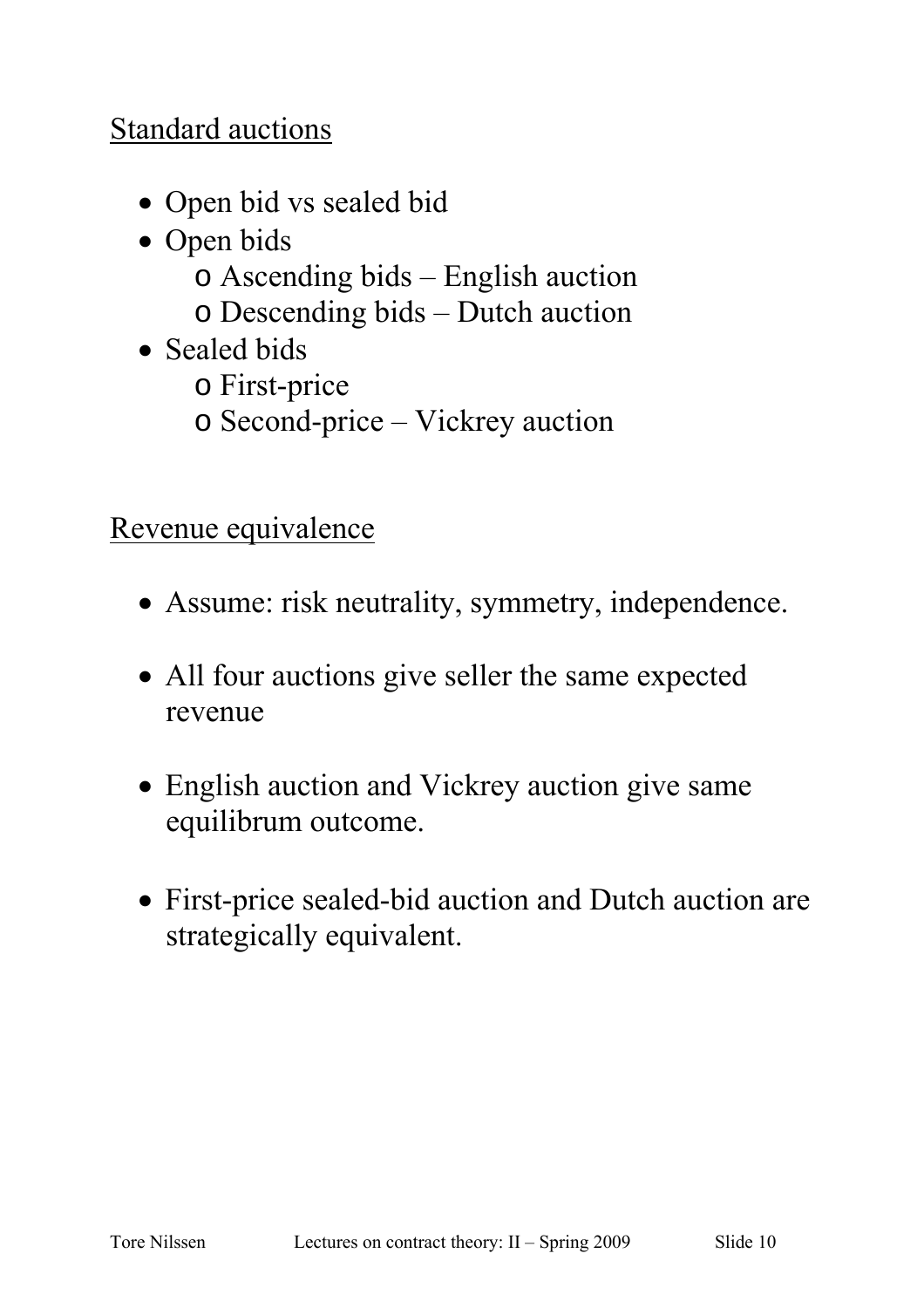- English auction and Vickrey auction
	- o English
		- Dominant strategy for bidder *i* to continue bidding as long as current bid is lower than  $v_i$ .
		- **Efficient if no reservation price.**
		- The price is (just above) second highest valuation.
	- o Vickrey
		- Dominant strategy for a bidder *i* to bid equal to her valuation *vi*.
			- Let

bidder's valuation =  $v_i$ bidder's bid =  $b_i$ largest bid from others = *a*

• What is optimum bid? Distinguish between two cases:

 $a > v_i$ : bidder's decision does not matter

 $a \leq v_i$ : bidder wins if  $b_i > a$ , and earns  $v_i - a$ 

- Bidding  $b_i < v_i$  reduces bidder's chance to win but does not affect what she has to pay if he wins. Optimum to bid  $b_i = v_i$ .
- **Efficient if no reservation price.**
- The price equals second highest valuation.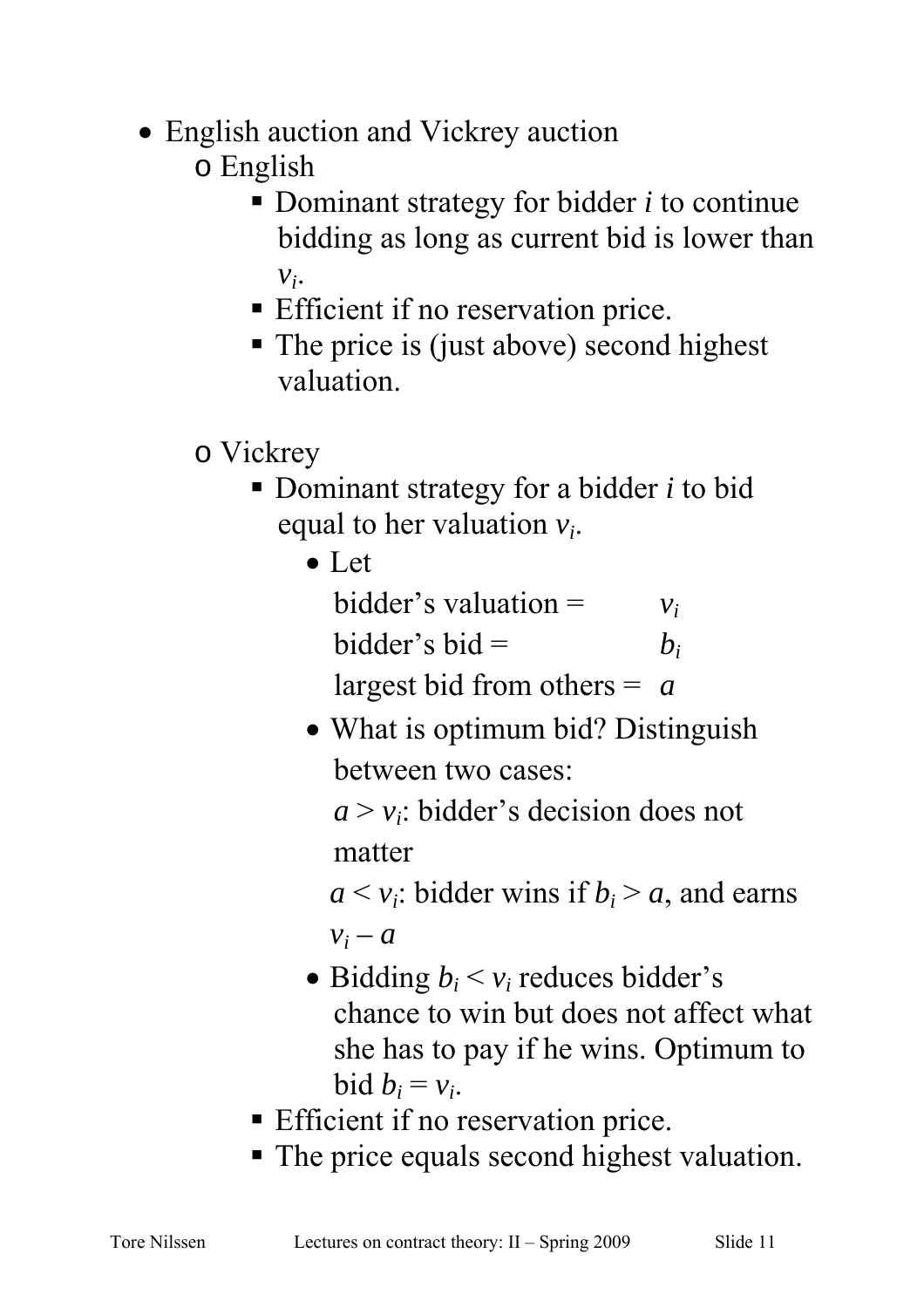o Expected revenue to seller from English and Vickrey auctions in the simple example: Price is high if both have high valuation, otherwise low.

 $\beta \mathcal{C} v_H + (1-\beta^2) v_L$ 

- Dutch auction and first-price sealed bid auction
	- o Strategy sets are the same in the two auctions
		- Dutch auction: a strategy for a bidder is which price to accept, given one's valuation.
	- o Allocation rule is the same: Good goes to highest bidder at highest bid.
	- o No dominant strategies for players.
	- o No pure-strategy equilibrium in the simple example, because of discrete distribution of valuations.
		- In equilibrium, a low-valuation bidder bids  $b(v_L) = v_L$ .
		- The high-valuation bidder *shades* her bid
			- A bid  $b \le v_H$  decreases her chances of winning, but also decreases the price *if* she wins.
			- Since a bid slightly above  $v_L$  has a probability  $(1 - \beta)$  of winning, earning her  $(v_H - v_L)$ , she will never bid higher than *b*', where

 $v_H - b' = (1 - \beta)(v_H - v_L) \Leftrightarrow$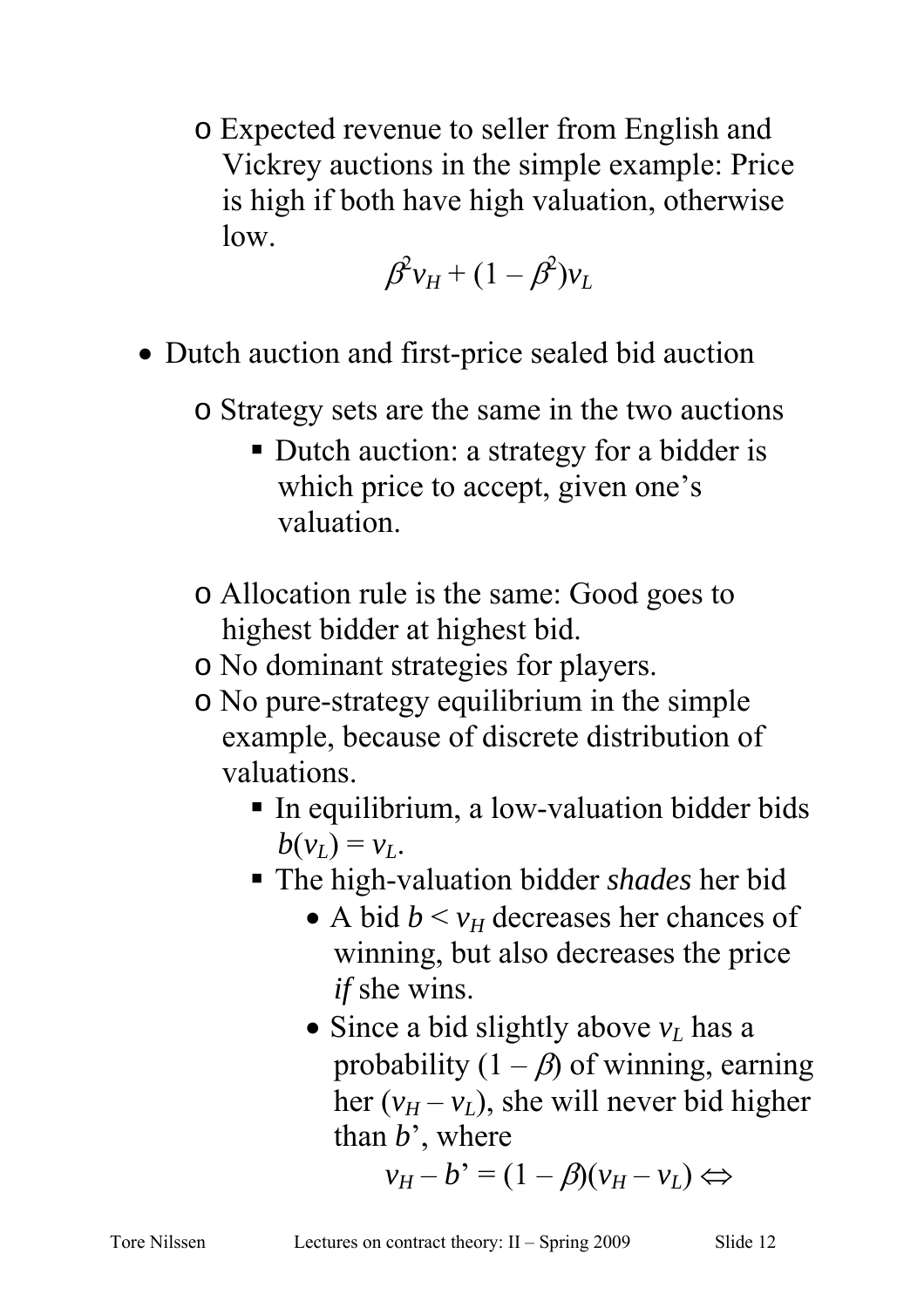$b' = \beta v_H + (1 - \beta)v_L$ 

- Mixed strategy with support  $f(b|v_H)$  on  $(v_L, b^{\prime})$
- o Expected payoff to bidders is the same in Dutch and first-price sealed-bid auctions as in English and Vickrey auctions: low-value 0, high value  $(1 - \beta)(v_H - v_L)$ .
- o Therefore also expected revenue for the seller is the same
- Revenue equivalence
	- o All four auctions provide seller with the same expected revenue:  $\hat{\beta^2 v_H} + (1 - \hat{\beta^2}) v_L$
	- o Less than the optimal efficient auction, since here high-valuation bidder's incentive constraint is not binding
	- o This difference disappears when reservation price is allowed.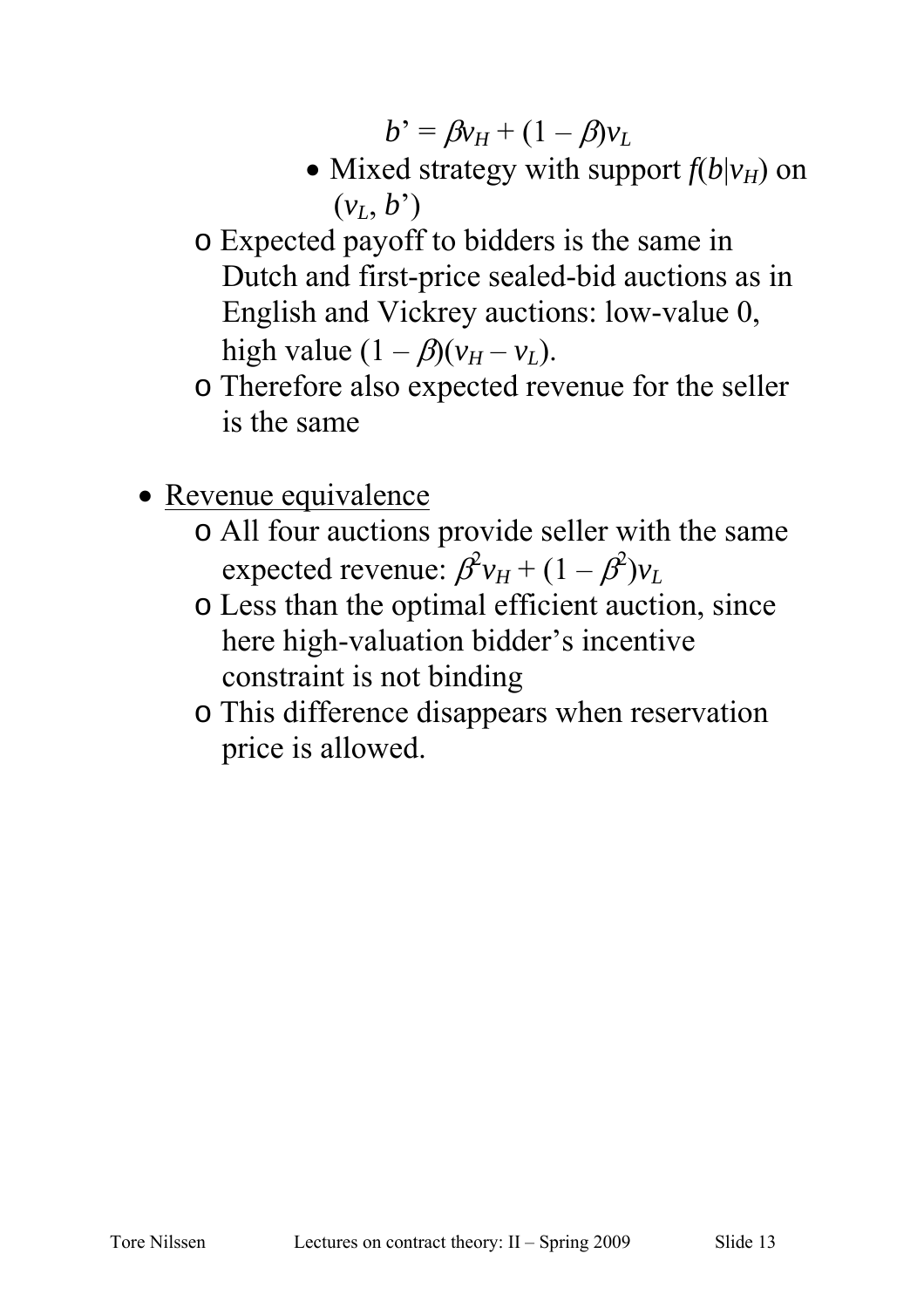#### Continuous types

- An example of bidding in a first-price sealed-bid auction
	- o Two buyers. Valuations uniformly distributed on [0,1].
	- $\circ$  Let  $g_i(b_i)$  be buyer *i*'s subjective probability that she wins with a bid *bi*.
	- $\circ$  If she has valuation  $\theta_i$ , then she solves

 $max (\theta_i - b_i)g_i(b_i)$ 

- **Trading off the probability of winning with** the payoff upon winning.
- o First-order condition:

 $(\theta_i - b_i)g_i'(b_i) - g_i(b_i) = 0$ 

o Looking for a symmetric equilibrium with bids increasing in valuation:  $b_i = b(\theta_i)$  such that  $db/d\theta$ <sup>*j*</sup> > 0.

Implying:  $g(b(\theta_i)) = \theta_i$ . o Rewriting first-order condition:

 $[g(b_i) - b_i]g'(b_i) - g(b_i) = 0 \Leftrightarrow$  $g(b_i) = 2b_i \Leftrightarrow b_i = \theta_i/2.$ 

o Each bidder bids half her valuation.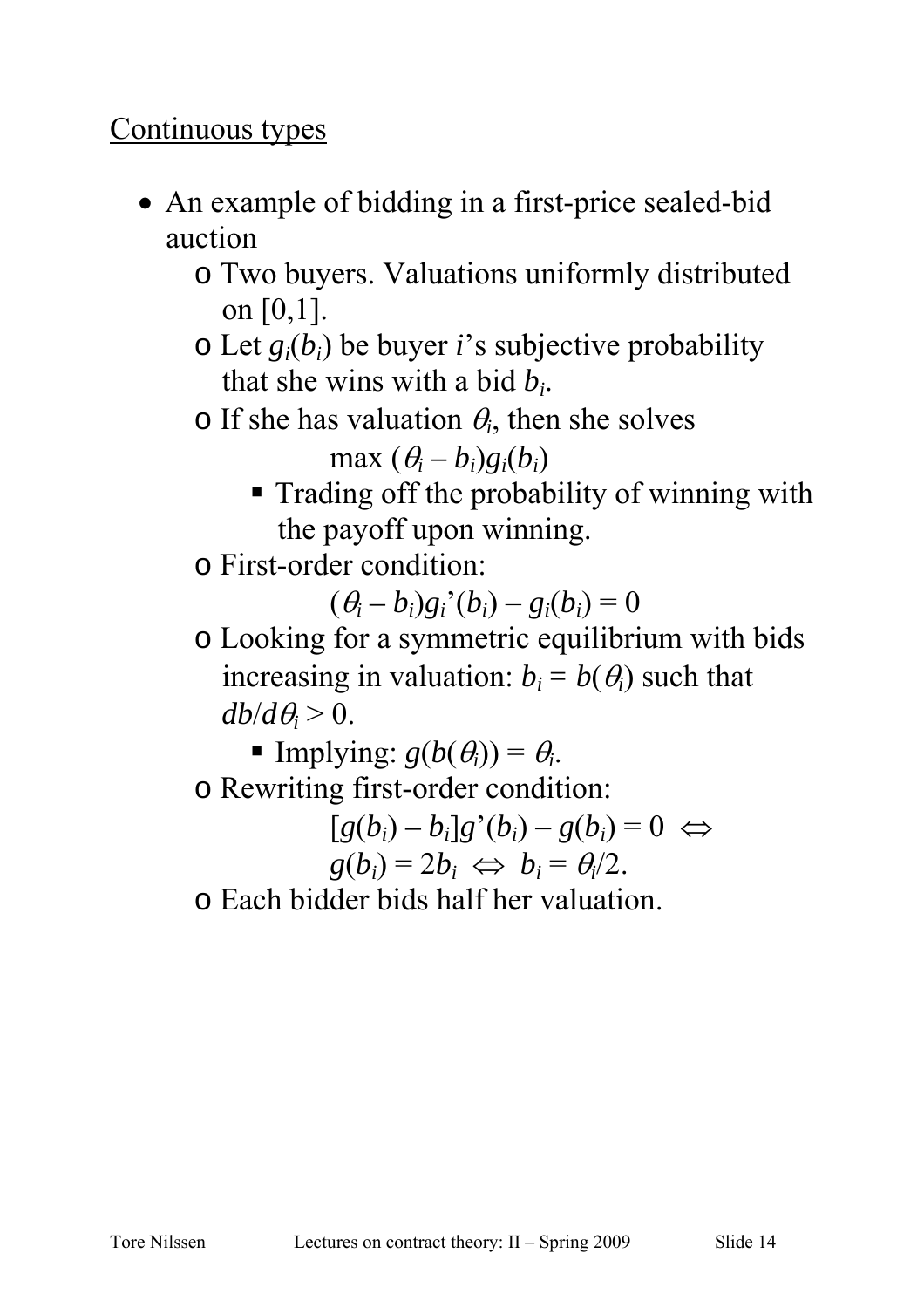## Auctions with correlated values: Surplus extraction

- Two types. Two bidders.
- Let  $\beta_{ii}$  be the probability that bidder 1 has valuation *i* and bidder 2 has valuation *j*,  $i, j \in \{H, L\}$ .

• Correlation: 
$$
\xi := \frac{\beta_{\scriptscriptstyle{HH}} \beta_{\scriptscriptstyle{LL}}}{\beta_{\scriptscriptstyle{HL}} \beta_{\scriptscriptstyle{LH}}} \neq 1.
$$

- Standard auctions: seller's expected revenue as in the uncorrelated case:  $\beta_{HH}v_H + (1 - \beta_{HH})v_L$
- But the optimal auction takes advantage of the correlation and extracts all the surplus from the bidders.
	- o Back to the general contract:
		- **Payment**  $P_{ij}$  **from bidder 1 when her** valuation is *i* and bidder 2's valuation is *j*.
		- Efficient allocation:  $x_{HH} = x_{LL} = \frac{1}{2}$ ,  $x_{HL} = 1$ ,  $x_{LH} = 0.$
- A contract extracts all surplus if it is incentive compatible at the same time as participation constraints are binding for both types.
- Both participation constraint binding:

$$
\beta_{LL}(\frac{v_L}{2} - P_{LL}) - \beta_{LH}P_{LH} = 0
$$
 (IRL)

$$
\beta_{HH}(\frac{v_{\mu}}{2} - P_{HH}) + \beta_{HL}(v_{H} - P_{HL}) = 0
$$
 (IRH)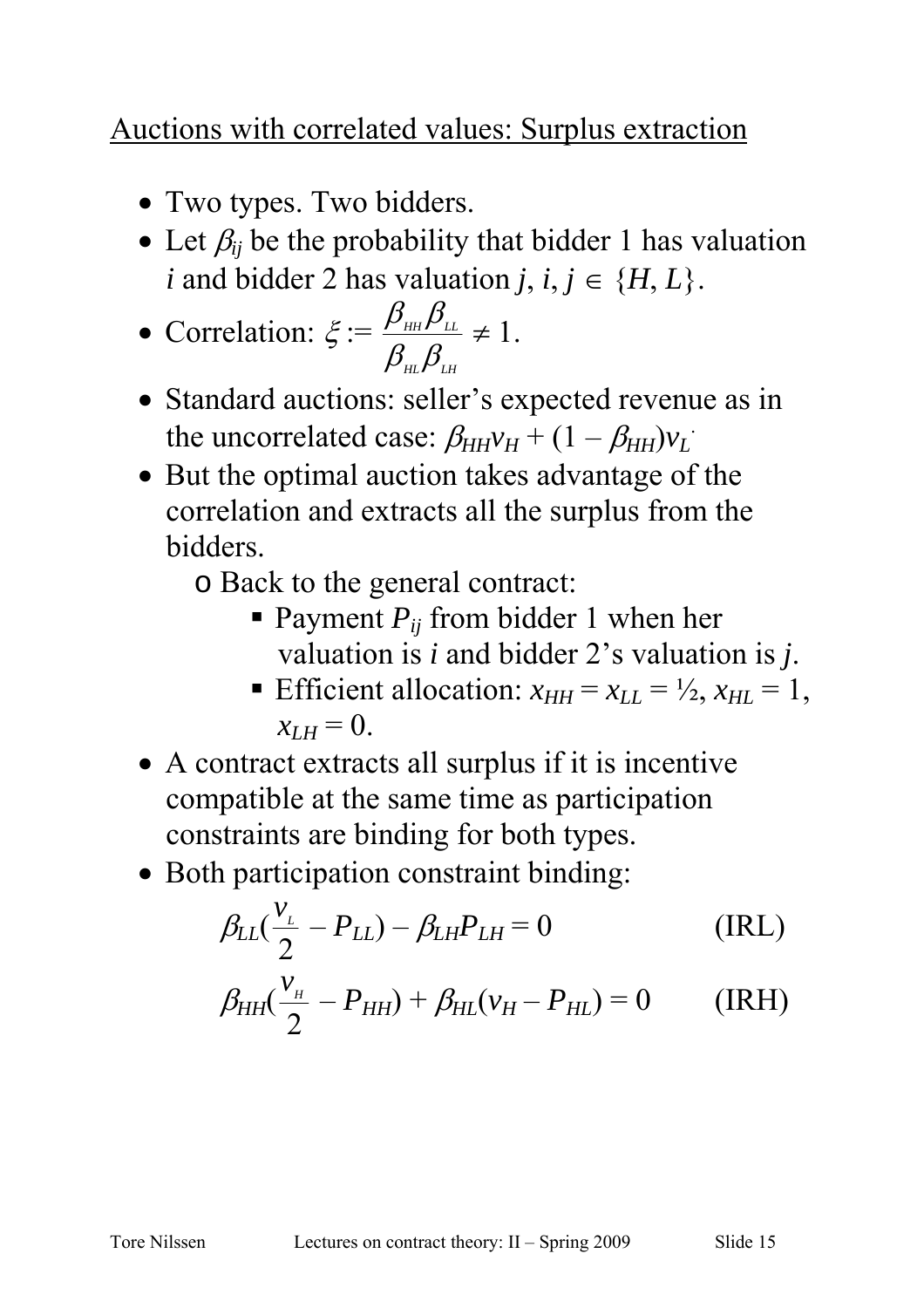• Rewrite participation constraints:

$$
P_{LH} = \frac{\beta_{LL}}{\beta_{LH}} \left(\frac{v_L}{2} - P_{LL}\right) \tag{IRL}
$$

$$
P_{HL} = v_H + \frac{\beta_{HH}}{\beta_{HL}} \left(\frac{v_H}{2} - P_{HH}\right)
$$
 (IRH)

• Incentive constraints:

$$
\beta_{LL}(\frac{v_{L}}{2} - P_{LL}) - \beta_{LH}P_{LH} \ge
$$
\n
$$
\beta_{LL}(v_{L} - P_{HL}) + \beta_{LH}(\frac{v_{L}}{2} - P_{HH}) \qquad (ICL)
$$
\n
$$
\beta_{HH}(\frac{v_{H}}{2} - P_{HH}) + \beta_{HL}(v_{H} - P_{HL}) \ge
$$
\n
$$
-\beta_{HH}P_{LH} + \beta_{HL}(\frac{v_{H}}{2} - P_{LL}) \qquad (ICH)
$$

• Insert binding participation constraints into incentive constraints:

$$
\frac{\beta_{\mu}}{2}(\nu_L - \beta \nu_H) - \beta_{LL}(\nu_H - \nu_L) + \beta_{LH}(\xi - 1)P_{HH} \le 0
$$
\n(ICL)

$$
\frac{\beta_{\scriptscriptstyle{HL}}}{2}(\nu_H - \beta \nu_L) + \beta_{\scriptscriptstyle{HL}}(\xi - 1)P_{\scriptscriptstyle{LL}} \le 0
$$
\n(ICH)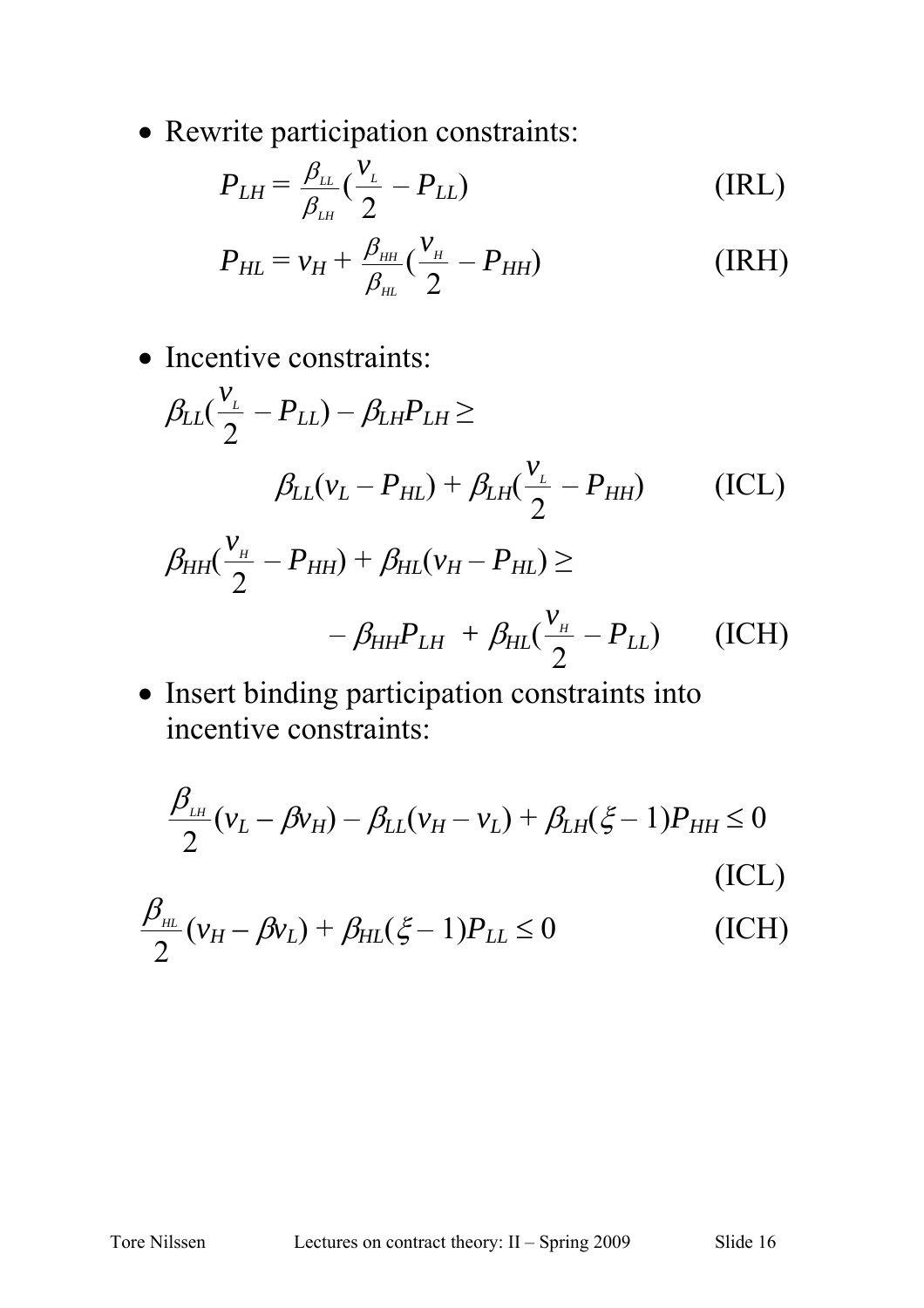• Correlation makes it possible to satisfy both ICs

o Positive correlation:  $\xi > 1$ .

- $\blacksquare$  Put  $P_{LL}$  and  $P_{HH}$  low enough.
	- The high type is kept from disguising as low type by a low  $P_{LL}$ , implying – by (IRL) – a high  $P_{LH}$ .
	- Because of positive correlation, the chances are high that also the other buyer is high type, implying that a high-type buyer disguising as low type will have to pay  $P_{LH}$

o Negative correlation:  $\xi$  < 1.

- $\blacksquare$  Put  $P_{LL}$  and  $P_{HH}$  high enough.
- Note: assumptions of risk neutrality and deep pockets are crucial. Extreme values of payments as  $\xi \rightarrow 1$ .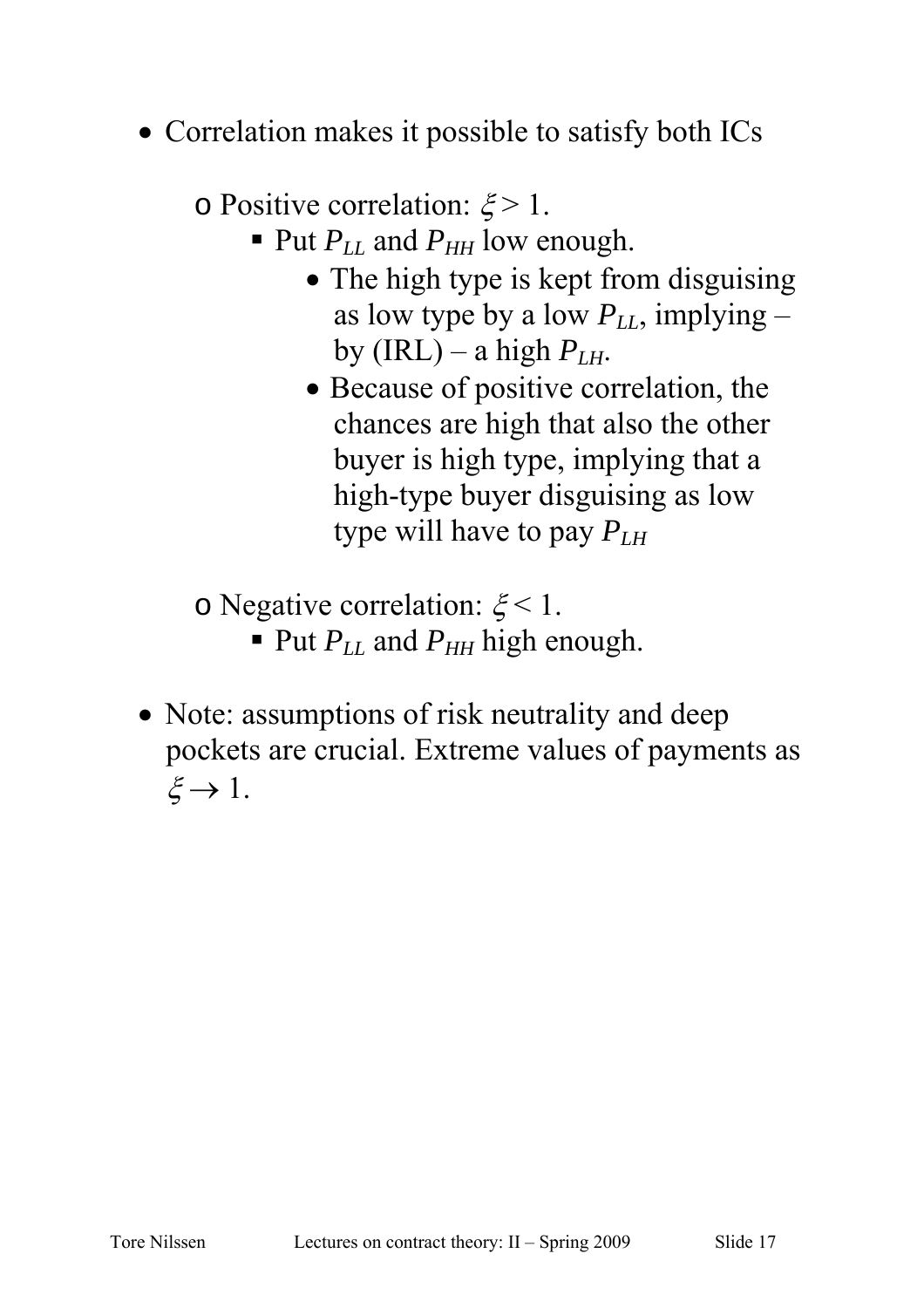### Risk averse bidders

- Bidding in English and Vickrey auction not affected by risk aversion.
- In Dutch and first-price sealed-bid auctinns, risk aversion leads to more aggressive bidding.
	- o A bidder balances the probability of winning against the payoff in case of a win. An increase in the bid
		- **n** increases the chance of winning and therefore getting something, but
		- lowers the gain in case of winning
	- o A risk averse bidder is more concerned about the first affect and therefore bids more aggressively than an risk neutral would.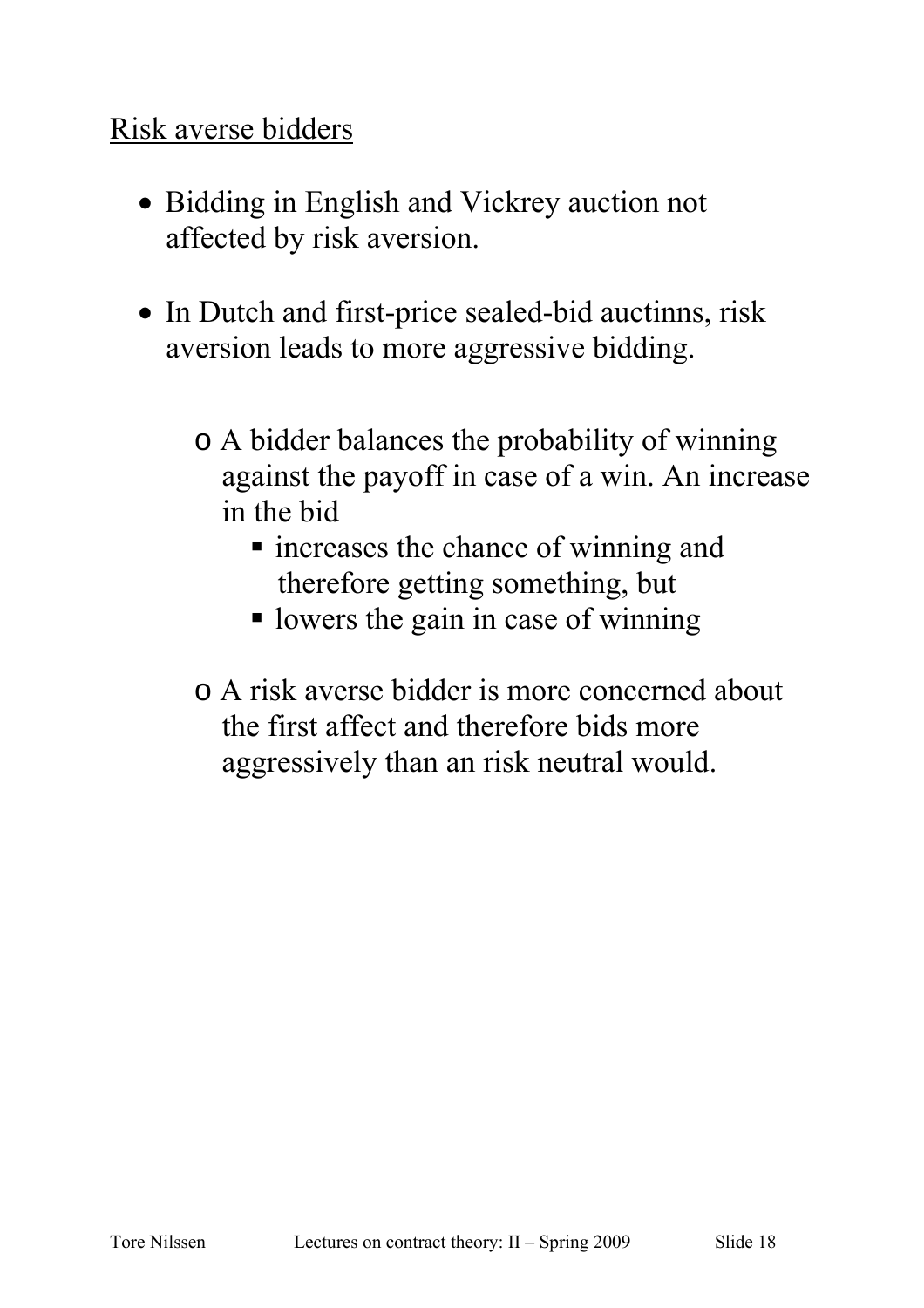- First-price sealed bid auction: Risk neutral bidders.
	- o Two types, two bidders. Low-value bidder always bids  $b(v_L) = v_L$  (whether risk neutral or risk averse).
	- o High-value bidder bids according to the cumulative distribution function *F*(*b*) such that, in a symmetric equilibrium, we have two expressions for expected payoff when her bid is *b*:

$$
[(1 - \beta) + \beta F(b)](v_H - b) = (1 - \beta)(v_H - v_L)
$$
  

$$
\Leftrightarrow F(b) = \frac{1 - \beta}{\beta} \left[ \frac{v_H - v_L}{v_H - b} - 1 \right]
$$

- Risk averse bidders: vN-M utility function *u*(⋅), *u*' >  $0, u'' < 0.$ 
	- o High-value bidder bids according to the cdf  $\widetilde{F}(b)$  such that:

$$
[(1 - \beta) + \beta \widetilde{F}(b)]u(v_H - b) = (1 - \beta)u(v_H - v_L)
$$
  

$$
\Leftrightarrow \widetilde{F}(b) = \frac{1 - \beta}{\beta} \left[ \frac{u(v_H - v_L)}{u(v_H - b)} - 1 \right]
$$

• Since  $u'' < 0$ , we have:

$$
\frac{u(v_{\scriptscriptstyle H}-v_{\scriptscriptstyle L})}{u(v_{\scriptscriptstyle H}-b)} < \frac{v_{\scriptscriptstyle H}-v_{\scriptscriptstyle L}}{v_{\scriptscriptstyle H}-b} \Leftrightarrow \widetilde{F}(b) < F(b)
$$

o The probability of a high bid from a risk averse high-valuation bidder is higher than from a risk neutral one.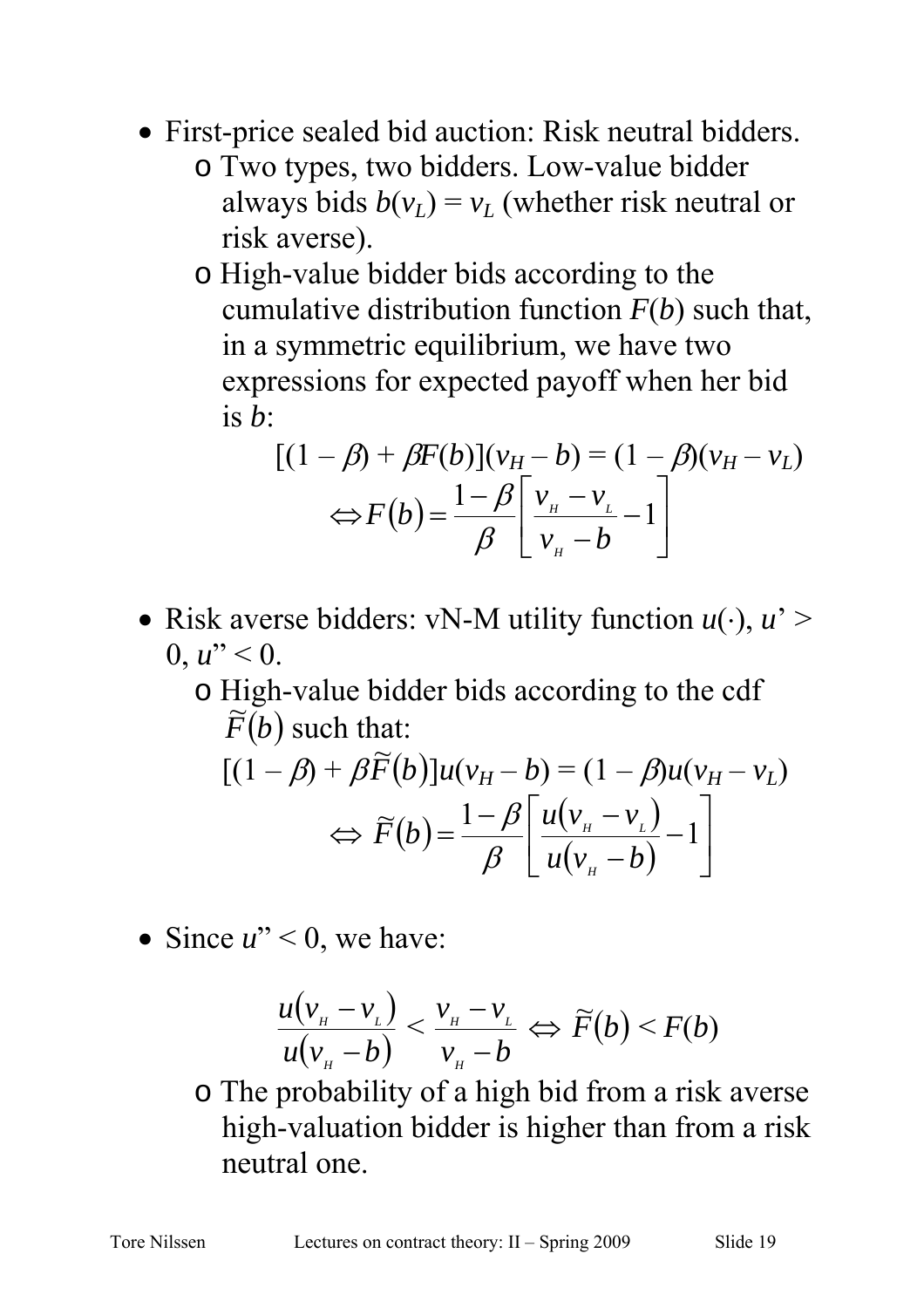# Observable differences among bidders

- Example: Contract auctions with some foreign and some domestic firms.
- The simple example: two types, two bidders.
- Asymmetry:  $\beta_1 < \beta_2$ .
	- o Bidder 2 has a higher probability of having high valuation.
	- o Bidder 1 is weaker than bidder 2.
- Again, English and Vickrey auctions work as before.
- In a first-price sealed-bid auction, the weak bidder bids more aggressively.
- The optimal auction in the general case (multiple types): *favoritism*. Favoring weak bidders in order to induce higher bids from strong bidders.
	- For example: McAfee &McMillan, "Government procurement and international trade", *J Internat Econ* 1989.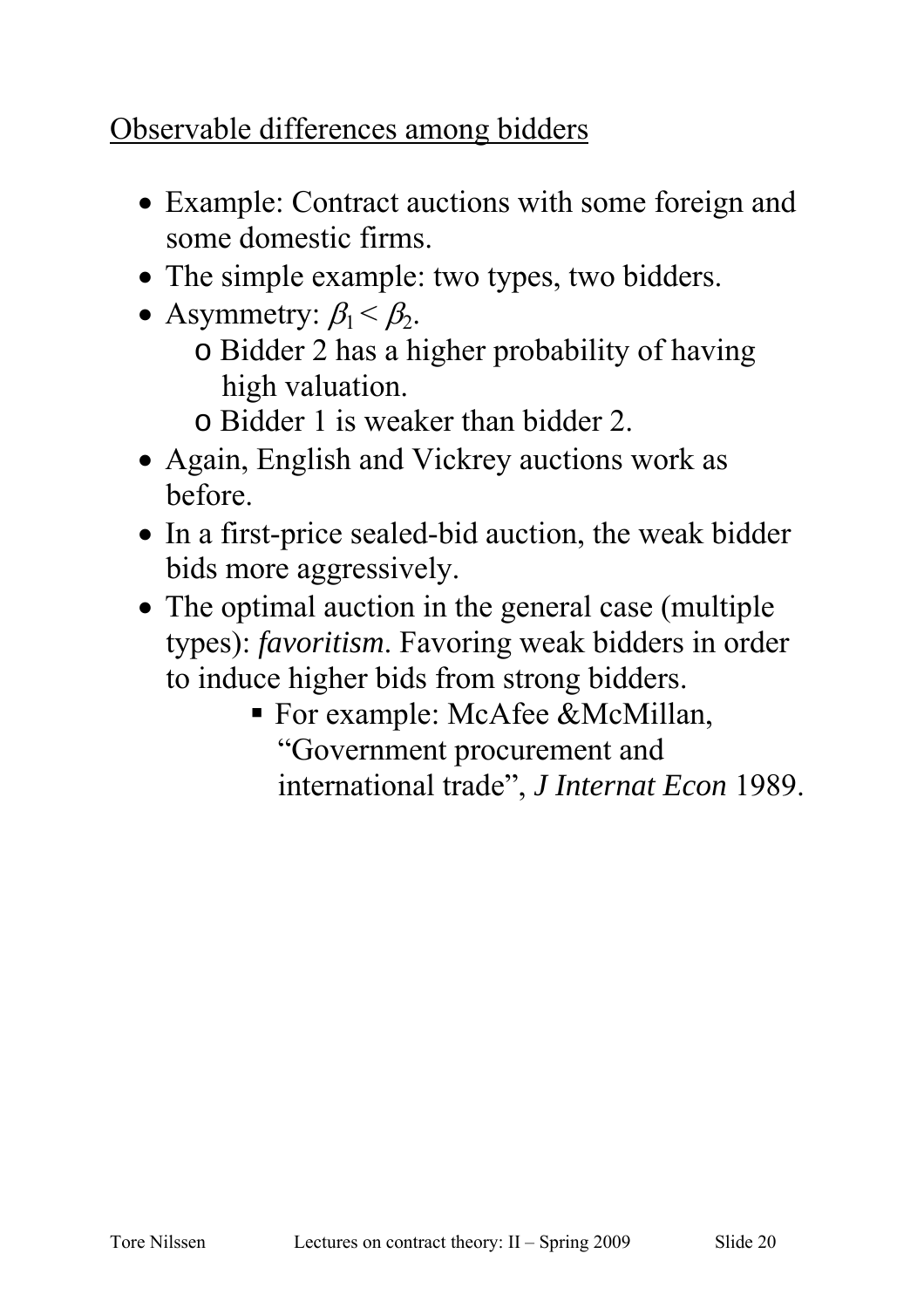# Auctions with imperfectly known common values

- Uncertainty about own valuation adds nothing extra, if bidder valuations are independent and bidders are risk neutral.
- Correlated values. Example: objects that can be resold – art, treasury bills. Others' valuations unknown, and own valuation depends on resale value.
- Simple example: True value  $v \in \{H, L\}, H \ge L \ge 0$ . Prior belief:  $Pr(H) = \frac{1}{2}$ .
- Signal an independent private estimate of the value:  $s_i \in \{s_H, s_L\}.$ 
	- o Probability of receiving high (low) signal when value is high (low):  $p > \frac{1}{2}$ .
	- o Buyer's expected value upon receiving signal:

$$
v_H = pH + (1 - p)L
$$
  

$$
v_L = pL + (1 - p)H
$$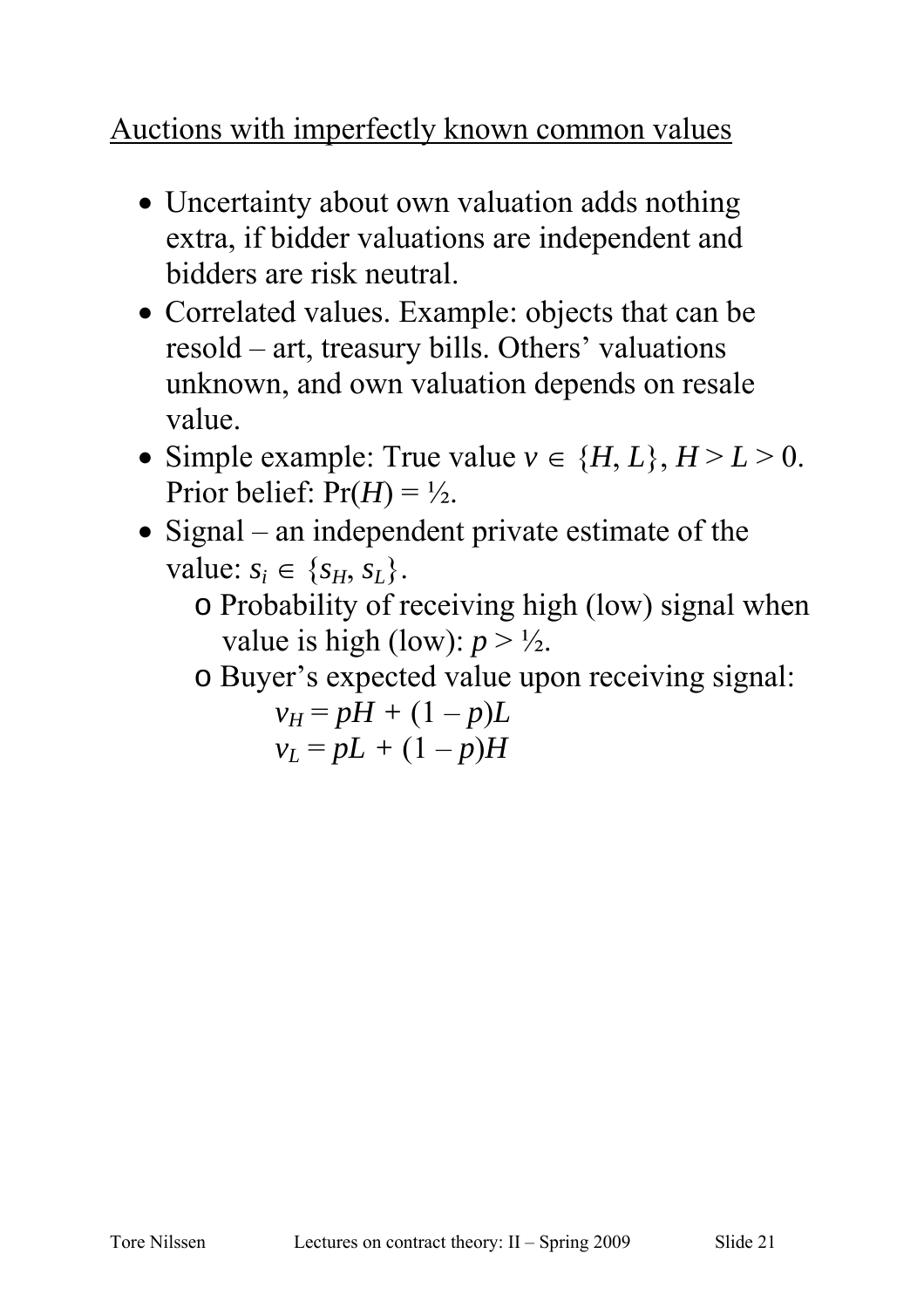- Winner's curse
	- o With imperfectly known value, the bidding process in itself may provide information to bidders that may induce them to revise their valuations.
	- o In particular, winning tells a bidder that she received an estimate that was higher than all other estimates.
	- o Consider a Vickrey auction in the simple example. Suppose that bids depend on information:  $b(s_H) > b(s_L)$ . Winning, and the price you have to pay, tell you what signal the other bidder received, and you revise beliefs accordingly.
		- **If both bidders bid high, then**

$$
Pr(H| S_H, S_H) = \frac{Pr(H)Pr(S_H, S_H | H)}{Pr(S_H, S_H)} = \frac{\frac{1}{2}p^2}{\frac{1}{2}p^2 + \frac{1}{2}(1-p^2)} = \frac{p^2}{p^2 + (1-p^2)} > p
$$

and the valuation is

$$
E[v \mid s_H, s_H] = \frac{p^2 H + (1 - p^2)L}{p^2 + (1 - p^2)}
$$
  
>  $pH + (1 - p)L = v_H$ 

– an instance of "winner's blessing"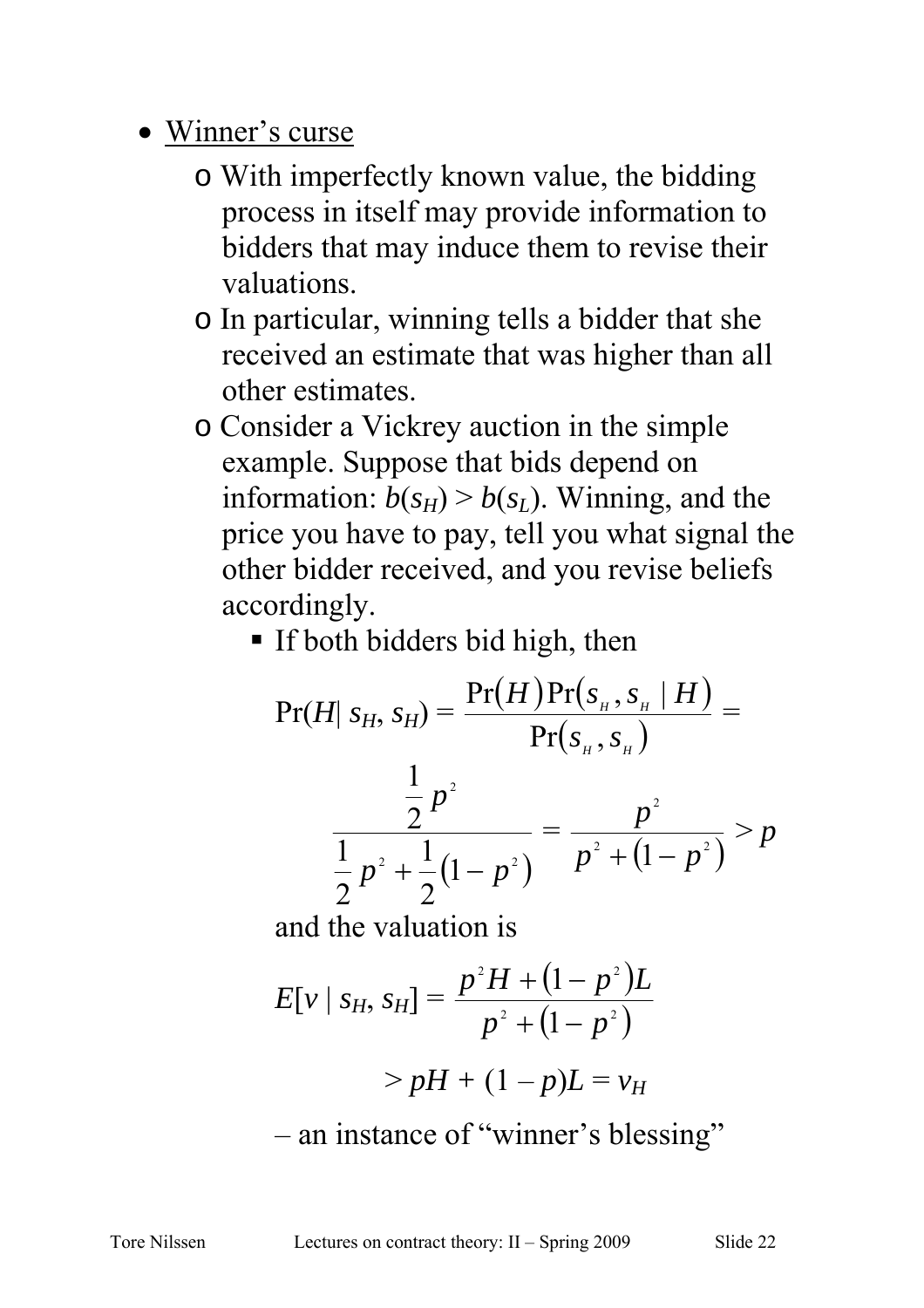■ But if both bidders bid low, then similarly

$$
E[v \mid s_L, s_L] = \frac{p^2 L + (1 - p^2) H}{p^2 + (1 - p^2)}
$$
  
< 
$$
< pL + (1 - p) H = v_L,
$$

"winner's curse" – upon winning when you submitted the low bid, you realize that you were in fact too optimistic.

o Bidders take the risk of the winner's curse into account when bidding:

$$
b_H = E[v \mid s_H, s_H]; b_L = E[v \mid s_L, s_L]
$$

- Because the bidding procedure discloses more information, bidders in an English auctions tend to bid more aggressively than in, say, a first-price sealed-bid auction.
- Optimal auction with imperfectly known common value
	- o Surplus extraction.